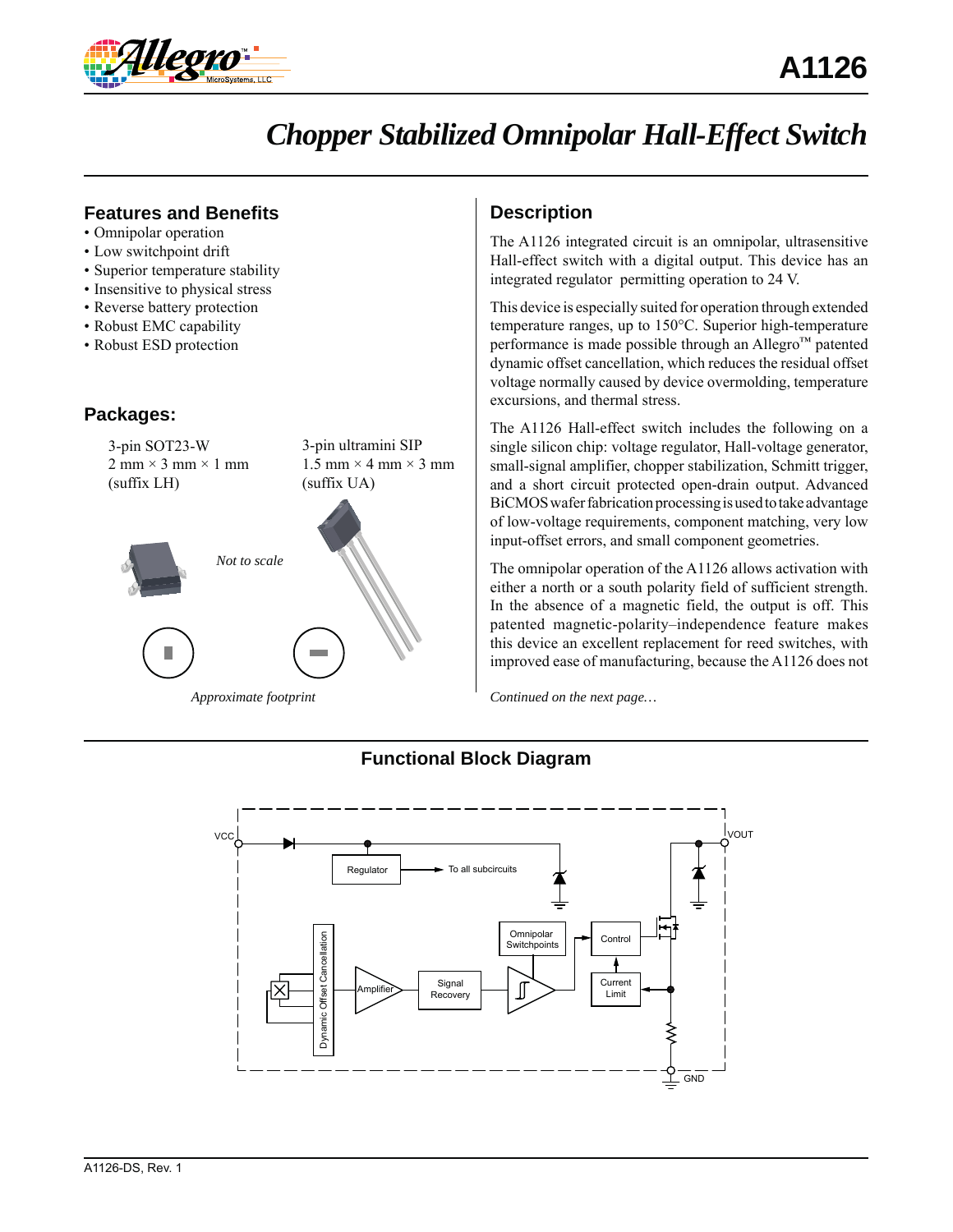## **Description (continued)**

require manufacturers to orient their magnets. These devices allow simple on/off switching in industrial, consumer, and automotive applications.

The A1126 is rated for operation between the ambient temperatures –40°C to 150°C. The available package styles provide magnetically optimized solutions for most applications. Package LH is an SOT23W, a miniature low-profile surface-mount package, while package UA is a three-lead ultramini SIP for through-hole mounting. Each package is lead (Pb) free, with 100% matte tin plated leadframe.

## **Selection Guide**

| <b>Part Number</b> | Packing <sup>1</sup>   | Package                                |
|--------------------|------------------------|----------------------------------------|
| A1126LLHLT-T2      | 3,000 pieces per reel  | 3-pin SOT-23W surface mount            |
| A1126LLHLX-T       | 10,000 pieces per reel | 3-pin SOT-23W surface mount            |
| A1126LUA-T         | 500 pieces per bag     | 3-pin ultramini SIP through-hole mount |



 $1$ Contact Allegro<sup>™</sup> for additional packing options

2Available through authorized Allegro distributors only.

#### **Absolute Maximum Ratings**

| <b>Characteristic</b>                | Symbol            | <b>Notes</b>        | Rating             | Unit |
|--------------------------------------|-------------------|---------------------|--------------------|------|
| <b>Forward Supply Voltage</b>        | $V_{\rm CC}$      |                     | 28                 | V    |
| Reverse Supply Voltage               | $V_{\text{RCC}}$  |                     | $-18$              | V    |
| Output Off Voltage                   | $V_{OUT}$         |                     | 28                 | V    |
| Reverse Supply Current               | <sup>I</sup> RCC  |                     | $-2$               | mA   |
| <b>Continuous Output Current</b>     | <b>POUT</b>       |                     | Internally limited |      |
| <b>Operating Ambient Temperature</b> | $T_A$             | L temperature range | $-40$ to 150       | °C   |
| Maximum Junction Temperature         | $T_{\rm d}$ (max) |                     | 165                | °C   |
| Storage Temperature                  | $T_{\text{stg}}$  |                     | $-65$ to 170       | °C   |

#### **Pin-out Diagrams**



LH Package 3-pin SOT23W



UA Package 3-pin SIP

#### **Terminal List Table**

| <b>Name</b> | <b>Number</b> |    | <b>Function</b>               |
|-------------|---------------|----|-------------------------------|
|             | LН            | UA |                               |
| <b>VCC</b>  |               |    | Connects power supply to chip |
| VOUT        |               | 3  | Output from circuit           |
| GND         | 3             |    | Ground                        |

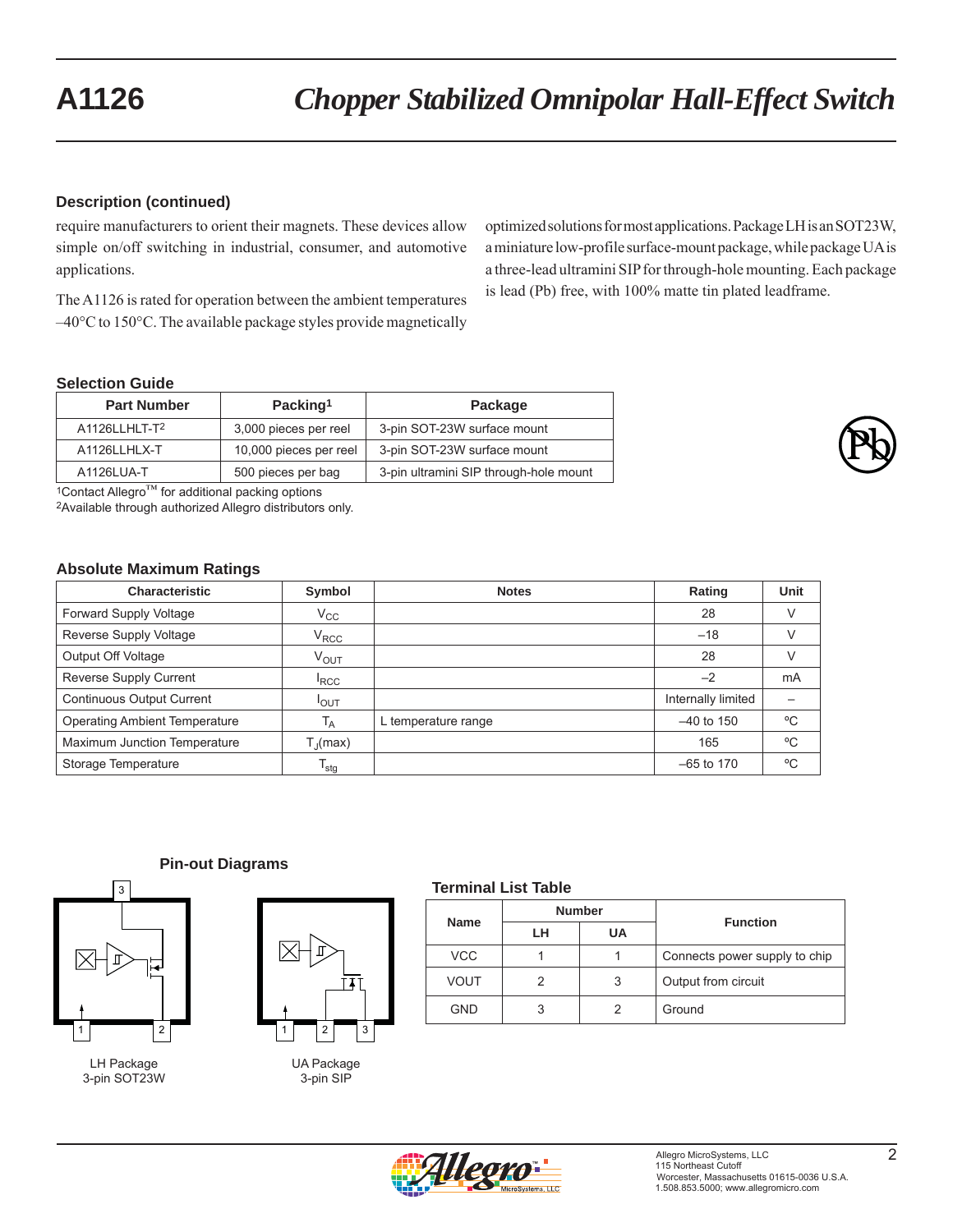## **OPERATING CHARACTERISTICS** Valid through  $T_A$  and  $V_{CC}$  ranges,  $T_J < T_J$ (max),  $C_{BYP}$  = 0.1 µF; unless otherwise specified

| <b>Characteristics</b>            | Symbol          | <b>Test Conditions</b>                                                         | Min.                     | Typ.                     | Max.                     | Unit <sup>1</sup> |  |
|-----------------------------------|-----------------|--------------------------------------------------------------------------------|--------------------------|--------------------------|--------------------------|-------------------|--|
| <b>Electrical Characteristics</b> |                 |                                                                                |                          |                          |                          |                   |  |
| Supply Voltage                    | $V_{\rm CC}$    | Operating, $T_J < 165^{\circ}$ C                                               | 3                        | $\overline{\phantom{0}}$ | 24                       | $\vee$            |  |
| Output Leakage Current            | <b>LOUTOFF</b>  | $V_{OUT}$ = 24 V, B < B <sub>RPS</sub>                                         |                          |                          | 10                       | μA                |  |
| Output On Voltage                 | $V_{OUT(SAT)}$  | $I_{OUT}$ = 20 mA, B > B <sub>OP</sub>                                         | $\overline{\phantom{0}}$ | 185                      | 500                      | mV                |  |
| <b>Output Current Limit</b>       | $I_{OM}$        | $B > B_{OP}$                                                                   | 30                       | $\overline{\phantom{0}}$ | 60                       | mA                |  |
| Power-On Time <sup>2,3</sup>      | $t_{PO}$        |                                                                                | $\overline{\phantom{m}}$ | $\overline{\phantom{m}}$ | 25                       | μs                |  |
| <b>Chopping Frequency</b>         | $f_{\rm C}$     |                                                                                |                          | 800                      | $\overline{\phantom{0}}$ | kHz               |  |
| Output Rise Time <sup>3,4</sup>   | $t_r$           | $R_{LOAD}$ = 820 $\Omega$ , C <sub>S</sub> = 20 pF                             |                          | 0.2                      | 2                        | $\mu s$           |  |
| Output Fall Time <sup>3,4</sup>   | t <sub>f</sub>  | $R_{LOAD}$ = 820 Ω, C <sub>S</sub> = 20 pF                                     |                          | 0.1                      | $\overline{2}$           | μs                |  |
| Supply Current                    | ICC(ON)         | $B > B_{OP}$ , $V_{CC} = 12 V$                                                 |                          |                          | $\overline{4}$           | mA                |  |
|                                   | ICC(OFF)        | $B < B_{RP}$ , $V_{CC} = 12 V$                                                 | $\qquad \qquad$          | $\overline{\phantom{0}}$ | 4                        | <b>mA</b>         |  |
| Supply Zener Clamp Voltage        | $V_{Z}$         | $I_{CC}$ = 6.5 mA; T <sub>A</sub> = 25°C                                       | 28                       | $\overline{\phantom{m}}$ | $\overline{\phantom{m}}$ | $\vee$            |  |
| Supply Zener Current              | <b>IZSUPPLY</b> | $V_S = 28 V$                                                                   | $\qquad \qquad -$        |                          | 6.5                      | mA                |  |
| <b>Magnetic Characteristics</b>   |                 |                                                                                |                          |                          |                          |                   |  |
| Operate Point                     | $B_{OPS}$       | South pole adjacent to branded face                                            | 15                       | 38                       | 55                       | G                 |  |
|                                   | $B_{OPN}$       | North pole adjacent to branded face                                            | $-55$                    | $-38$                    | $-15$                    | G                 |  |
| <b>Release Point</b>              | $B_{RPS}$       | South pole adjacent to branded face                                            | 5                        | 20                       | 50                       | G                 |  |
|                                   | $B_{RPN}$       | North pole adjacent to branded face                                            | $-50$                    | $-20$                    | $-5$                     | G                 |  |
| <b>Hysteresis</b>                 | $B_{HYS}$       | $ B_{\mathrm{OPS}} - B_{\mathrm{RPS}} ,  B_{\mathrm{OPN}} - B_{\mathrm{RPN}} $ | 5                        | $\overline{\phantom{m}}$ | 30                       | G                 |  |

11 G (gauss) =  $0.1 \text{ mT}$  (millitesla).<br>  ${}^{2}B < B_{RP}$ (min) – 10 G ,  $B > B_{OP}$ (max) + 10 G.

<sup>3</sup>Guaranteed by device design and characterization.

 ${}^{4}C_{S}$  = oscilloscope probe capacitance.

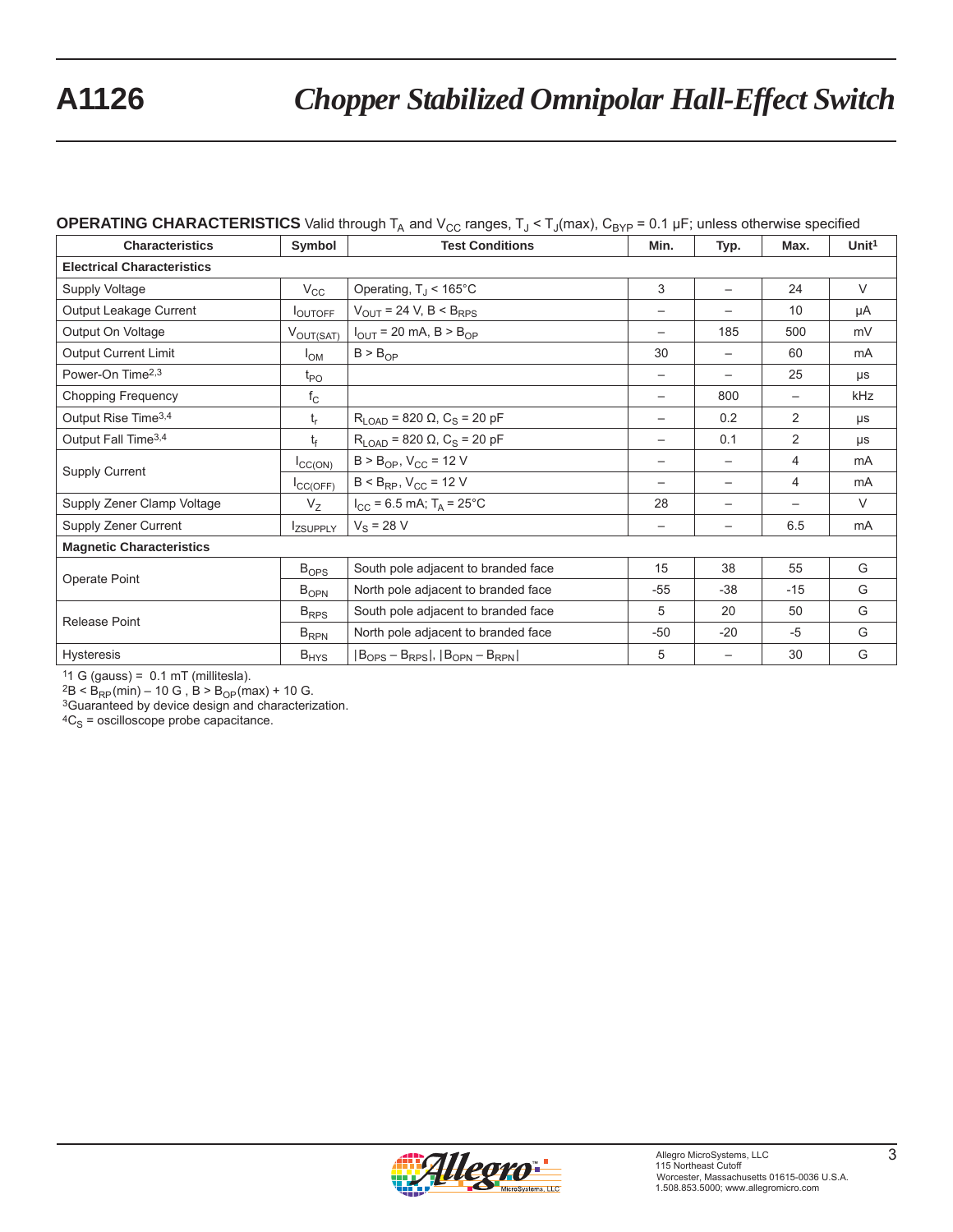# **Characteristic Performance**



## **Average Supply Current (Off) versus Temperature**



## **Average Supply Current (On) versus Supply Voltage**



#### **Average Supply Current (Off) versus Supply Voltage**



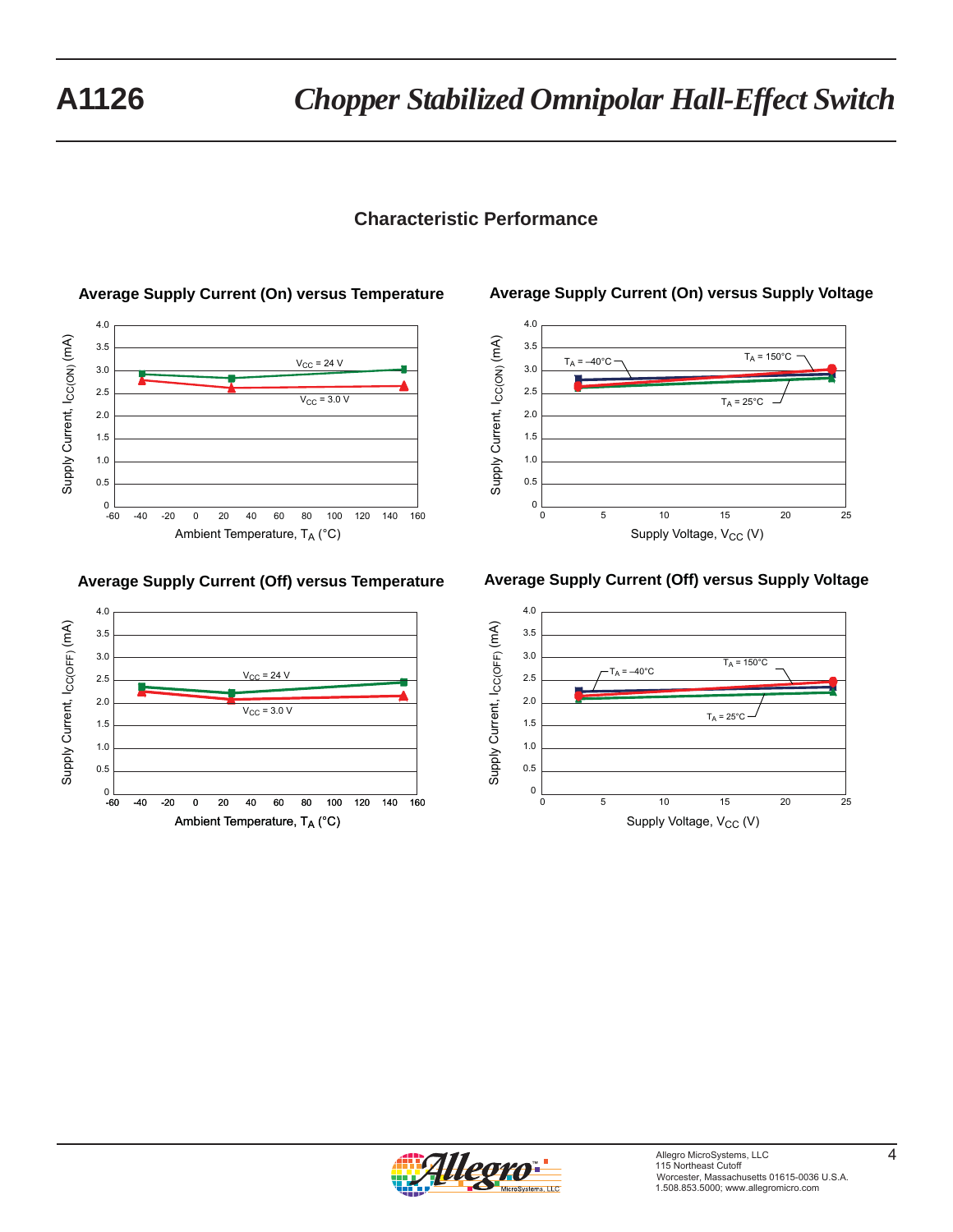

## **Average Operate Point (South) versus Temperature**

## **Average Release Point (South) versus Temperature**



## **Average Operate Point (South) versus Supply Voltage**



## **Average Release Point (South) versus Supply Voltage**



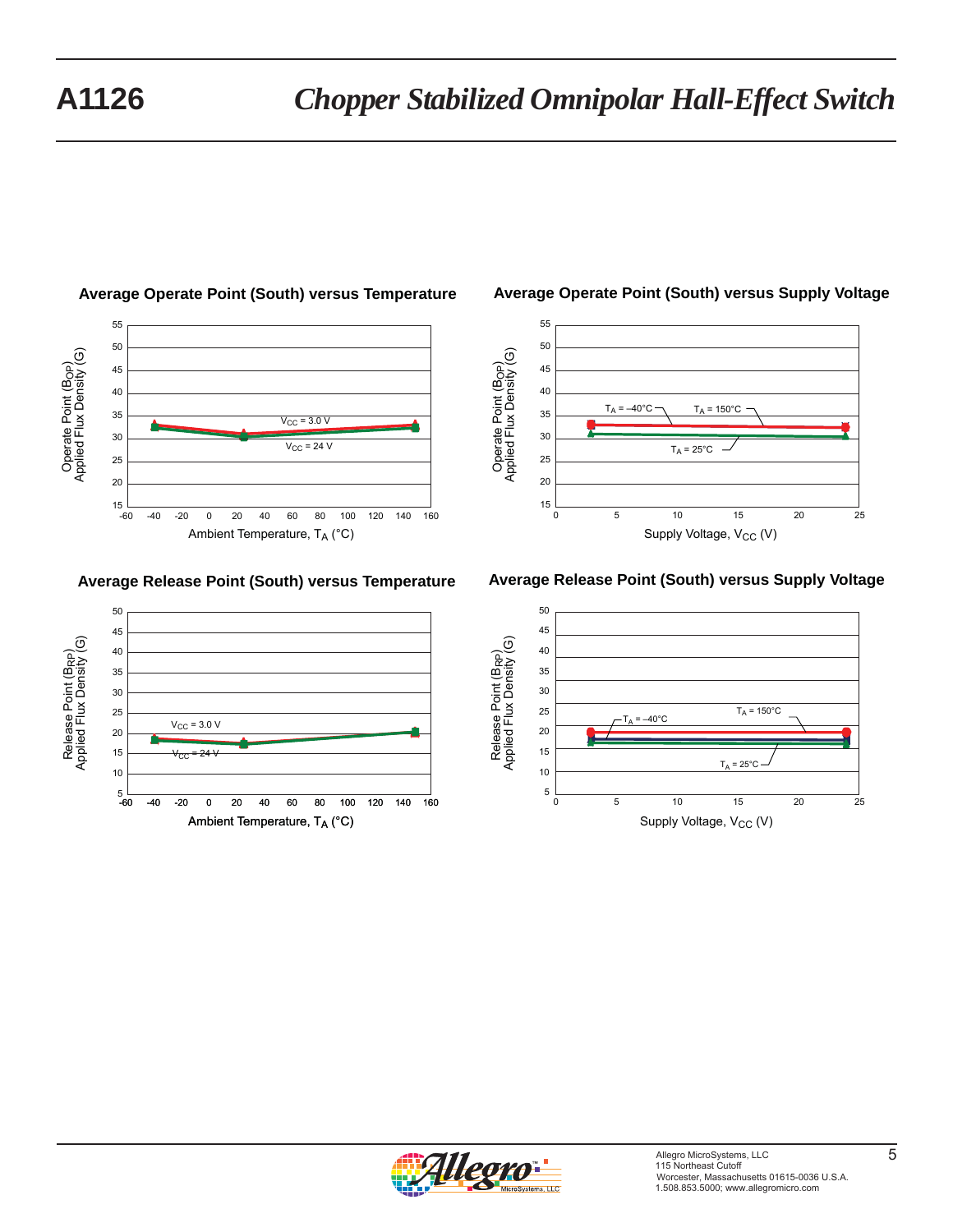

## **Average Operate Point (North) versus Temperature**

## **Average Release Point (North) versus Temperature**



## **Average Operate Point (North) versus Supply Voltage**



## **Average Release Point (North) versus Supply Voltage**



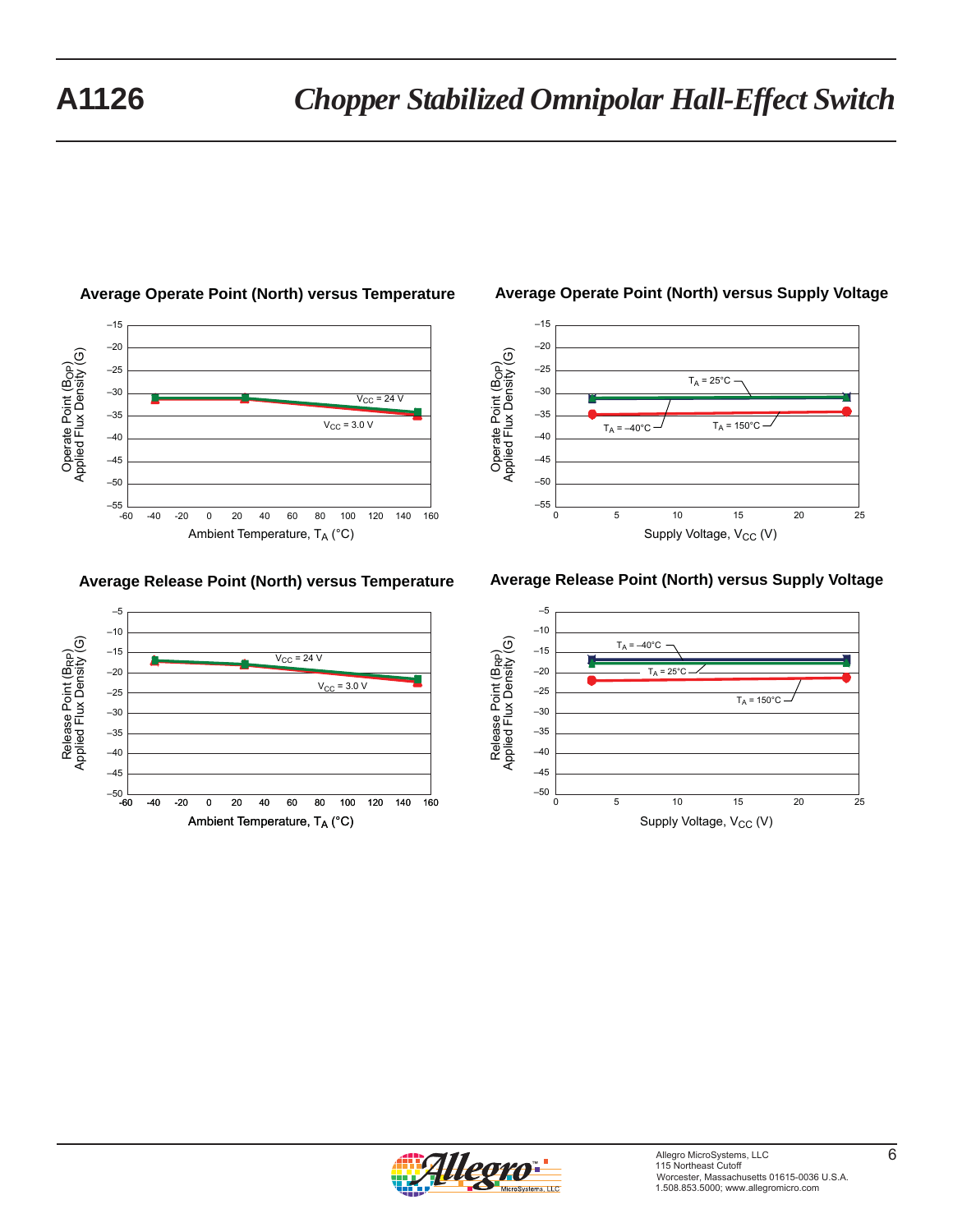Switchpoint Hysteresis (BHYS) Applied Flux Density (G)

Switchpoint Hysteresis (B<sub>HYS</sub>)<br>Applied Flux Density (G)

30

25

20

15

10

5



## **Average Hysteresis (South) versus Temperature**

## **Average Hysteresis (North) versus Temperature**

Ambient Temperature,  $T_A$  (°C)

 $V_{CC}$  = 3.0 V

 $V_{CC}$  = 24  $V$ 

## **Average Hysteresis (South) versus Supply Voltage**



## $\begin{array}{r|l}\n\hline\n\text{1} & \text{if } \begin{array}{c}\n\text{1} & \text{if } \begin{array}{c}\n\text{1} & \text{if } \begin{array}{c}\n\text{1} & \text{if } \begin{array}{c}\n\text{1} & \text{if } \begin{array}{c}\n\text{1} & \text{if } \begin{array}{c}\n\text{1} & \text{if } \begin{array}{c}\n\text{1} & \text{if } \begin{array}{c}\n\text{1} & \text{if } \begin{array}{c}\n\text{1} & \text{if } \begin{array}{c}\n\text{1} & \text{if } \begin{array}{$ Supply Voltage, V<sub>CC</sub> (V)  $T_A = 150^{\circ}C$  $T_A = -40$ °C 30 25 20 15 10 5 0 5 10 15 20 25  $T_A = 25$ °C -60 -40 -20 0 20 40 60 80 100 140 120 160

## **Average Hysteresis (North) versus Supply Voltage**

**Average Output Saturation Voltage versus Temperature**

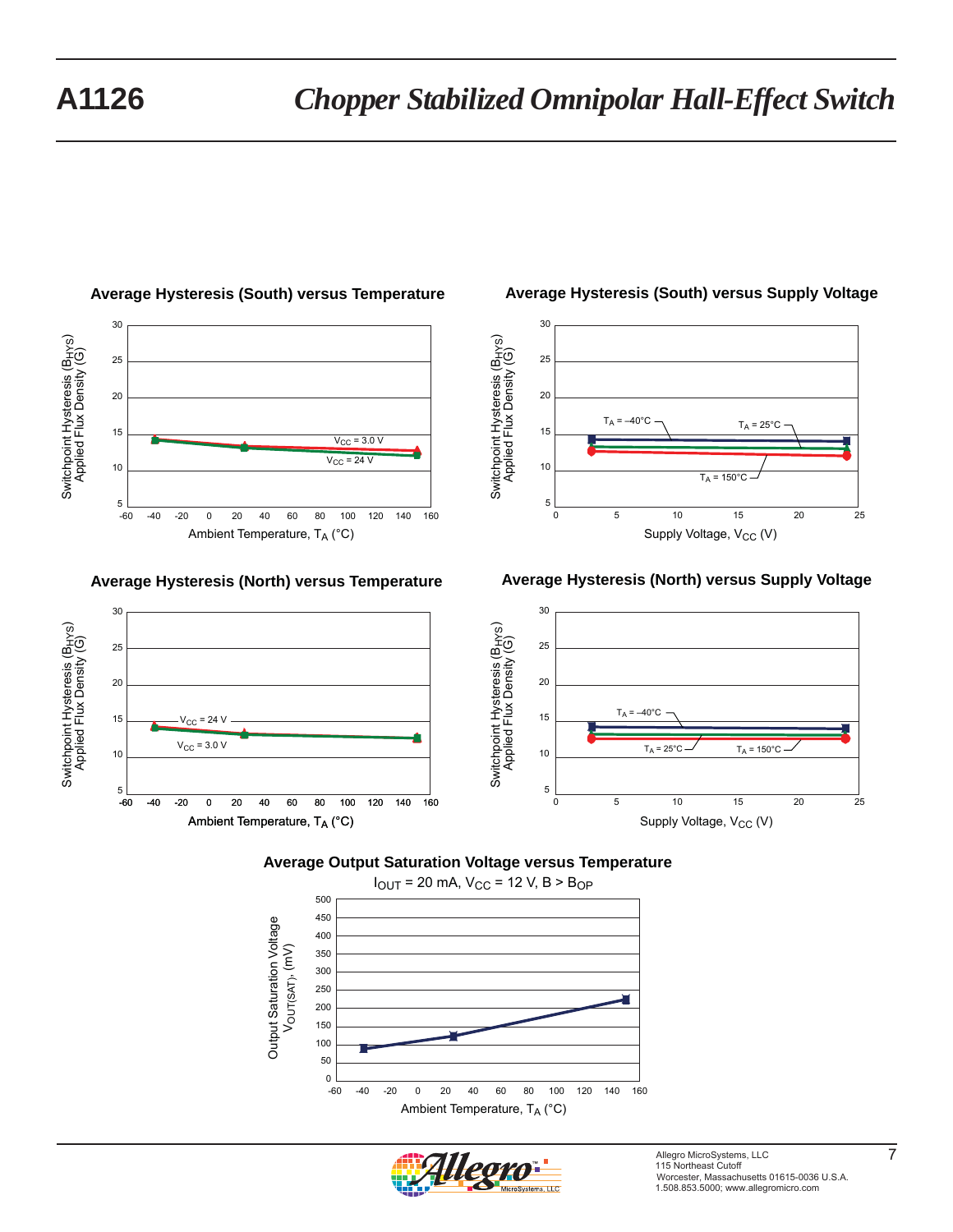#### **THERMAL CHARACTERISTICS may require derating at maximum conditions, see application information**

| <b>Characteristic</b>      | <b>Symbol</b>          | <b>Test Conditions*</b>                                                                                   | Value | Units l |
|----------------------------|------------------------|-----------------------------------------------------------------------------------------------------------|-------|---------|
| Package Thermal Resistance | $\rm R_{\rm \thetaJA}$ | Package LH, 1-layer PCB with copper limited to solder pads                                                | 228   | °C/W I  |
|                            |                        | Package LH, 2-layer PCB with 0.463 in. <sup>2</sup> of copper area each side<br>connected by thermal vias | 110   | °C/W    |
|                            |                        | Package UA, 1-layer PCB with copper limited to solder pads                                                | 165   | °C/W    |

\*Additional thermal information available on Allegro Web site.









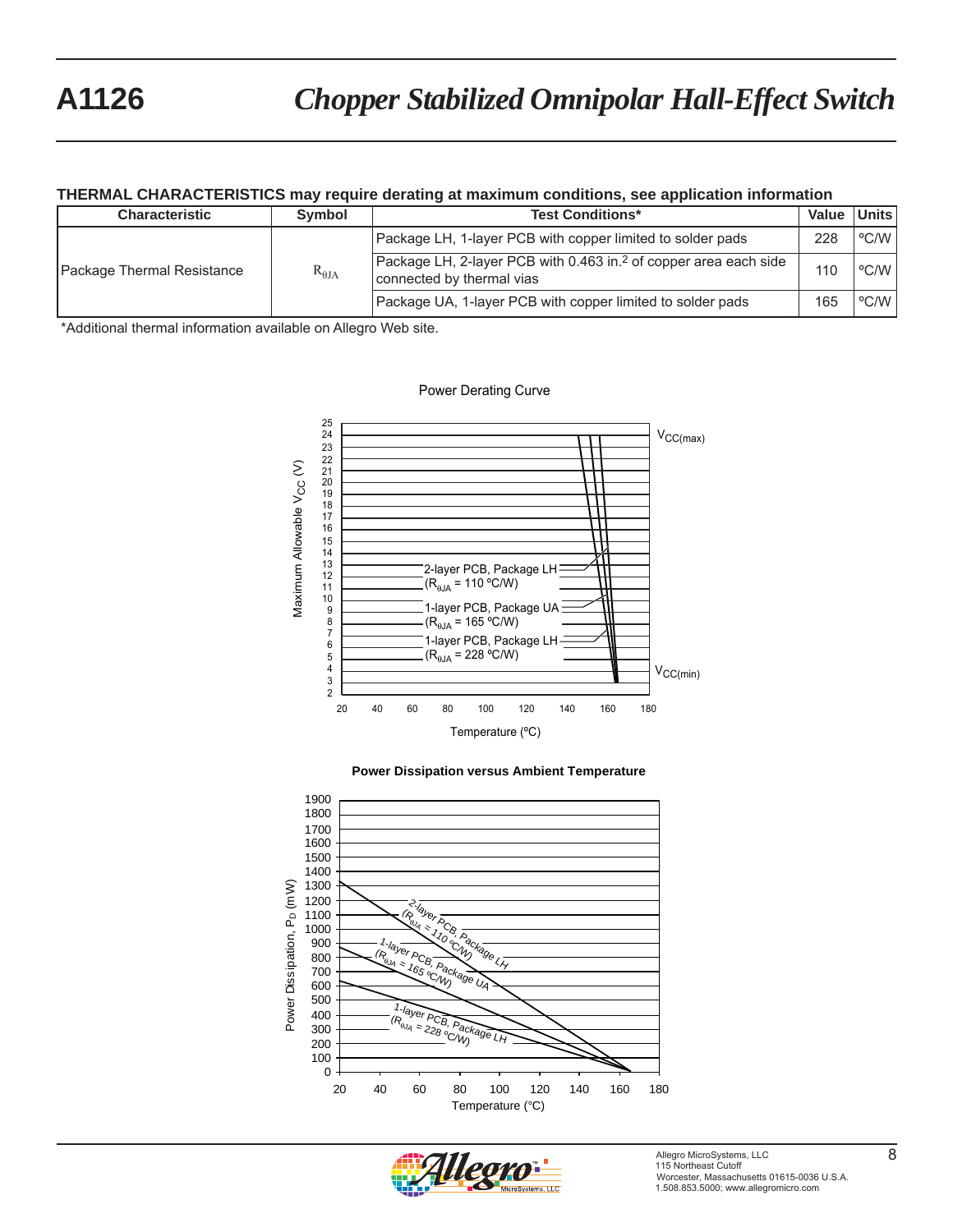## **Functional Description**

The output of these devices switches low (turns on) when a magnetic field perpendicular to the Hall sensor chip exceeds the operate point threshold,  $B_{OPx}$ . After turn-on, the output voltage is  $V_{\text{OUT(SAT)}}$ . The output transistor is capable of sinking current up to the short circuit current limit,  $I_{OM}$ , which is a minimum of 30 mA. When the magnetic field is reduced below the release point,  $B_{RPx}$ , the device output goes high (turns off). The difference in the magnetic operate and release points is the hysteresis,  $B<sub>HYS</sub>$ , of the device. This built-in hysteresis allows clean switching of the output even in the presence of external mechanical vibration and electrical noise.

In the case of omnipolar switch devices, removal of the magnetic field results in the device output high (off).

Powering-on the device in the hysteresis range (less than  $B_{OPx}$ ) and greater than  $B_{RPx}$ ) will allow an indeterminate output state. The correct state is attained after the first excursion beyond  $B_{OPx}$ or  $B_{RPx}$ .



Figure 1. Switching behavior of omnipolar switches. On the horizontal axis, the B+ direction indicates increasing south polarity magnetic field strength, and the B– direction indicates increasing north polarity. This behavior can be exhibited when using a circuit such as that shown in figure 2.

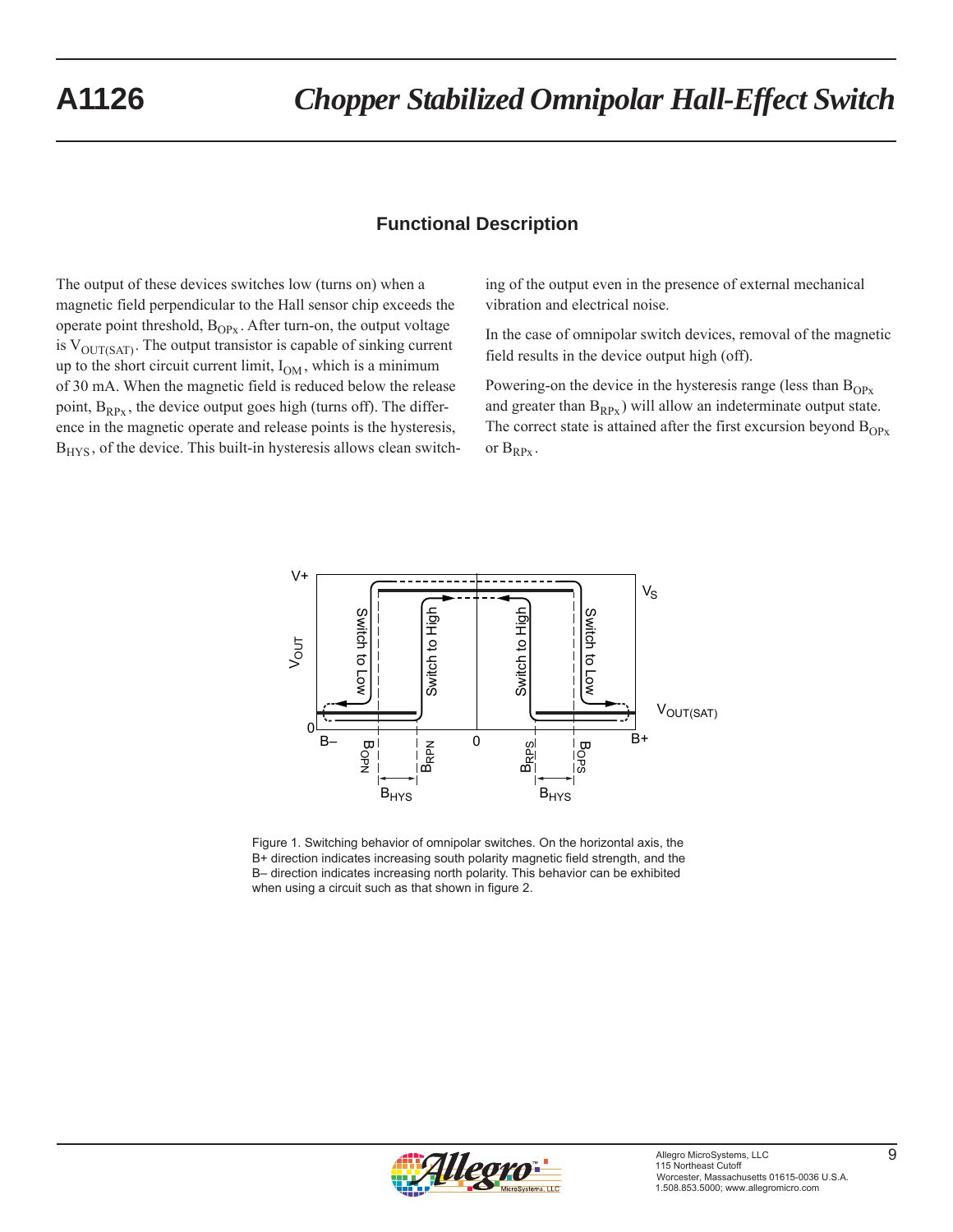# **A1126** *Chopper Stabilized Omnipolar Hall-Effect Switch*



## **Application Information**



#### Chopper Stabilization Technique

When using Hall-effect technology, a limiting factor for switchpoint accuracy is the small signal voltage developed across the Hall element. This voltage is disproportionally small relative to the offset that can be produced at the output of the Hall sensor chip. This makes it difficult to process the signal while maintaining an accurate, reliable output over the specified operating temperature and voltage ranges. Chopper stabilization is a unique approach used to minimize Hall offset on the chip. The patented Allegro technique, namely Dynamic Quadrature Offset Cancellation, removes key sources of the output drift induced by thermal and mechanical stresses. This offset reduction technique is based on a signal modulation-demodulation process. The undesired offset signal is separated from the magnetic field-induced signal in the frequency domain, through modulation. The subsequent demodulation acts as a modulation process for the offset, causing the magnetic field-induced signal to recover its original spectrum at baseband, while the DC offset becomes a high-frequency signal. The magnetic-sourced signal then can pass through a low-pass filter, while the modulated DC offset is suppressed. The chopper stabilization technique uses a 400 kHz high frequency clock. For demodulation process, a sample-and-hold technique is used, where the sampling is performed at twice the chopper frequency. This high-frequency operation allows a greater sampling rate, which results in higher accuracy and faster signal-processing capability. This approach desensitizes the chip to the effects of thermal and mechanical stresses, and produces devices that have extremely stable quiescent Hall output voltages and precise recoverability after temperature cycling. This technique is made possible through the use of a BiCMOS process, which allows the use of low-offset, low-noise amplifiers in combination with highdensity logic integration and sample-and-hold circuits.



Figure 3. Concept of Chopper Stabilization Technique

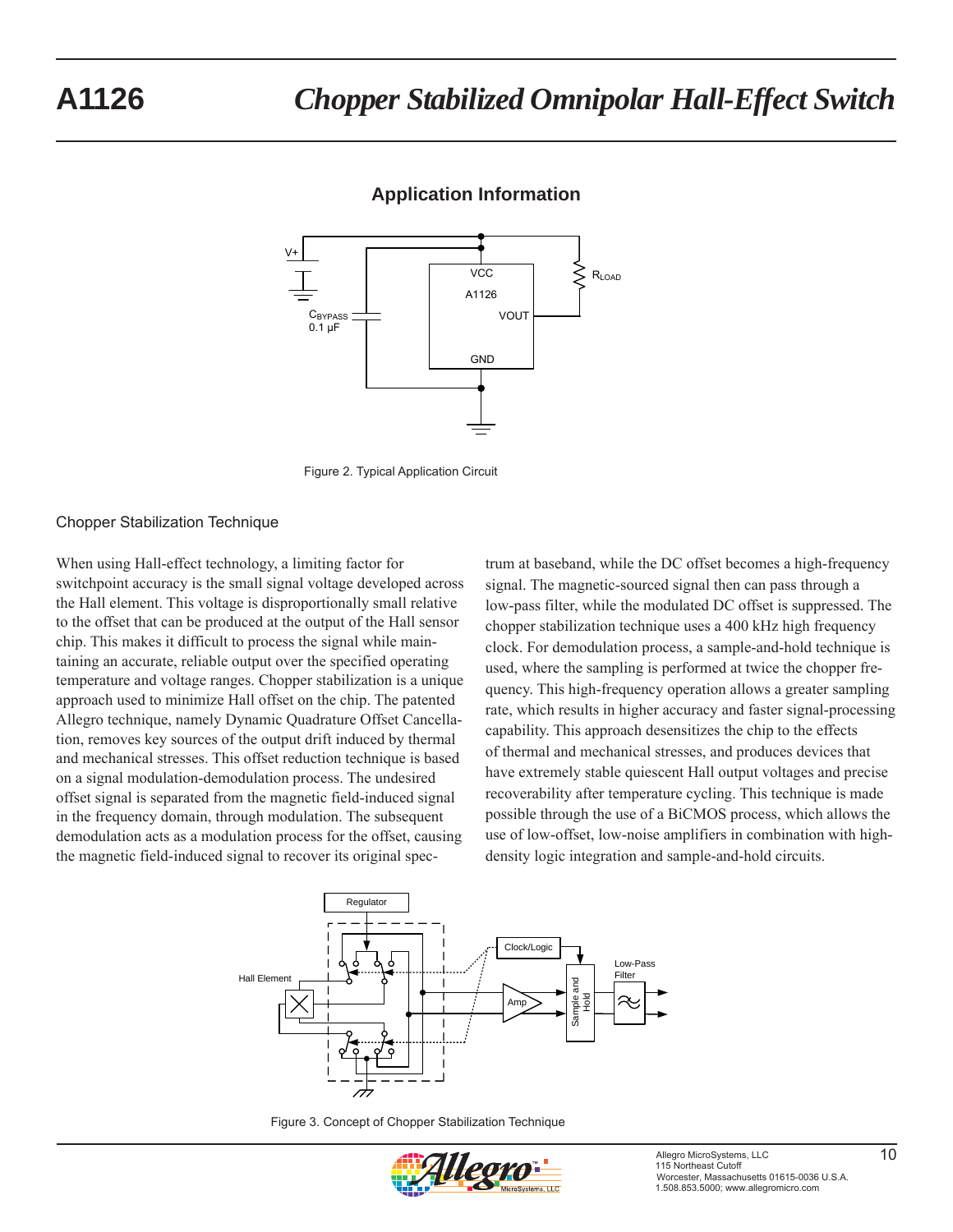## **Power Derating**

The device must be operated below the maximum junction temperature of the device,  $T<sub>J</sub>(max)$ . Under certain combinations of peak conditions, reliable operation may require derating supplied power or improving the heat dissipation properties of the application. This section presents a procedure for correlating factors affecting operating  $T<sub>J</sub>$ . (Thermal data is also available on the Allegro MicroSystems Web site.)

The Package Thermal Resistance,  $R_{0IA}$ , is a figure of merit summarizing the ability of the application and the device to dissipate heat from the junction (die), through all paths to the ambient air. Its primary component is the Effective Thermal Conductivity, K, of the printed circuit board, including adjacent devices and traces. Radiation from the die through the device case,  $R_{\theta JC}$ , is relatively small component of  $R_{0JA}$ . Ambient air temperature,  $T_A$ , and air motion are significant external factors, damped by overmolding.

The effect of varying power levels (Power Dissipation,  $P_D$ ), can be estimated. The following formulas represent the fundamental relationships used to estimate  $T_J$ , at  $P_D$ .

$$
P_D = V_{IN} \times I_{IN}
$$
 (1)

$$
\Delta T = P_D \times R_{\theta J A} \tag{2}
$$

$$
T_J = T_A + \Delta T \tag{3}
$$

For example, given common conditions such as:  $T_A = 25^{\circ}C$ ,  $V_{IN}$  = 12 V, I<sub>IN</sub> = 4 mA, and R<sub>0JA</sub> = 140 °C/W, then:

$$
P_D = V_{IN} \times I_{IN} = 12 \text{ V} \times 4 \text{ mA} = 48 \text{ mW}
$$

$$
\Delta T = P_D \times R_{0JA} = 48 \text{ mW} \times 140 \text{ °C/W} = 7 \text{ °C}
$$

 $T_I = T_A + \Delta T = 25$ °C + 7°C = 32°C

A worst-case estimate,  $P_D(max)$ , represents the maximum allowable power level, without exceeding  $T_J$ (max), at a selected  $R_{\theta JA}$ and  $T_A$ .

*Example*: Reliability for  $V_{CC}$  at  $T_A = 150^{\circ}C$ , package UA, using a single-layer PCB.

Observe the worst-case ratings for the device, specifically:  $R_{\theta JA} = 165 \text{ °C/W}, T_J(max) = 165 \text{ °C}, V_{CC}(max) = 24 \text{ V}, \text{ and}$  $I_{CC}(max) = 4 mA$ .

Calculate the maximum allowable power level,  $P_D(max)$ . First, invert equation 3:

$$
\Delta T_{\text{max}} = T_J(\text{max}) - T_A = 165 \,^{\circ}\text{C} - 150 \,^{\circ}\text{C} = 15 \,^{\circ}\text{C}
$$

This provides the allowable increase to  $T<sub>J</sub>$  resulting from internal power dissipation. Then, invert equation 2:

$$
P_D(max) = \Delta T_{max} \div R_{0JA} = 15\degree C \div 165\degree C/W = 91\text{ mW}
$$

Finally, invert equation 1 with respect to voltage:

 $V_{CC}(est) = P_D(max) \div I_{CC}(max) = 91 \text{ mW} \div 4 \text{ mA} = 23 \text{ V}$ The result indicates that, at  $T_A$ , the application and device can dissipate adequate amounts of heat at voltages  $\leq$ V<sub>CC</sub>(est).

Compare  $V_{CC}(est)$  to  $V_{CC}(max)$ . If  $V_{CC}(est) \leq V_{CC}(max)$ , then reliable operation between  $V_{CC}$ (est) and  $V_{CC}$ (max) requires enhanced R<sub> $\theta$ JA</sub>. If V<sub>CC</sub>(est)  $\geq$  V<sub>CC</sub>(max), then operation between  $V_{CC}$ (est) and  $V_{CC}$ (max) is reliable under these conditions.

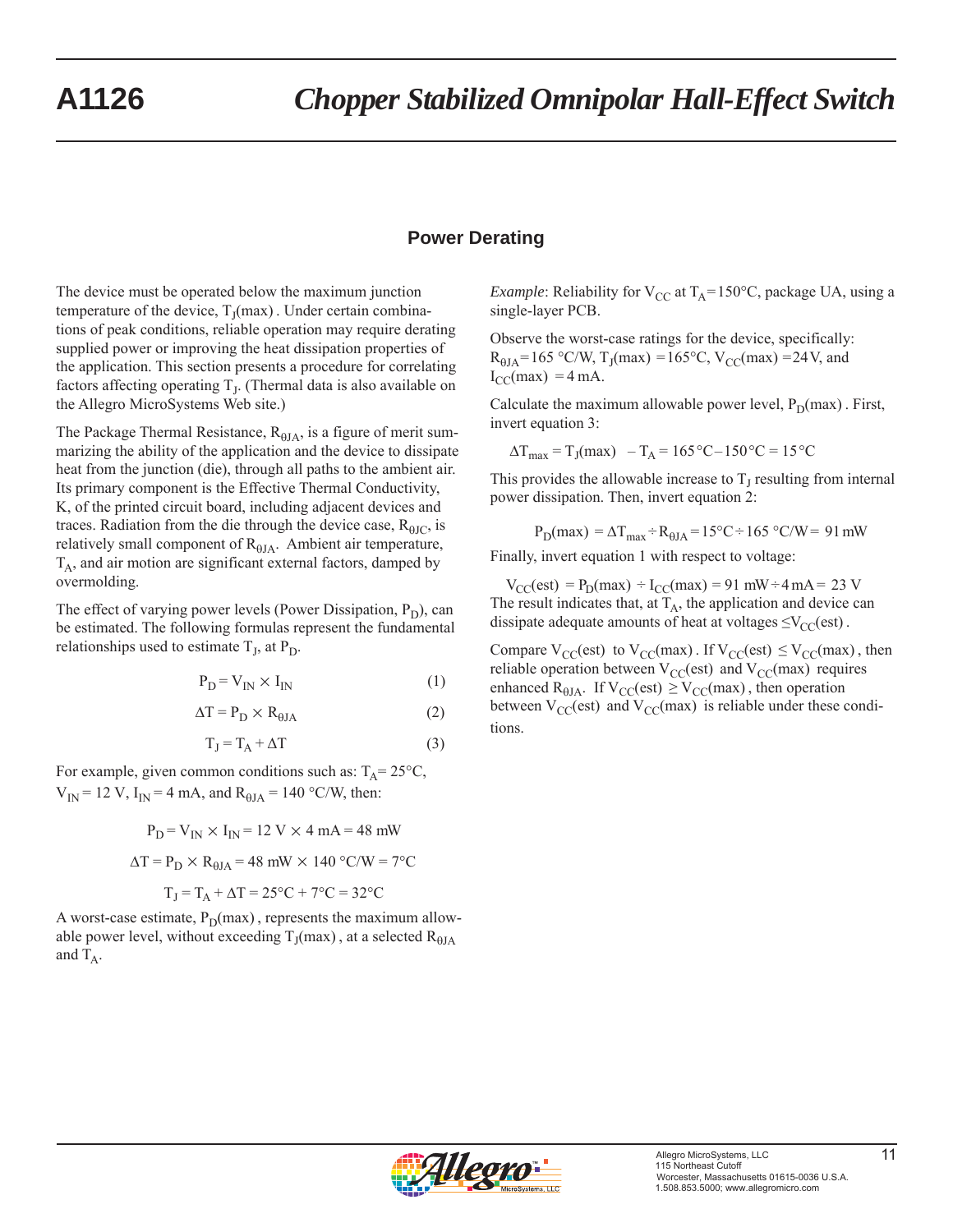# **Package LH, 3-Pin SOT23W**



 $\sqrt{\mathbb{D}}$  Hall element, not to scale

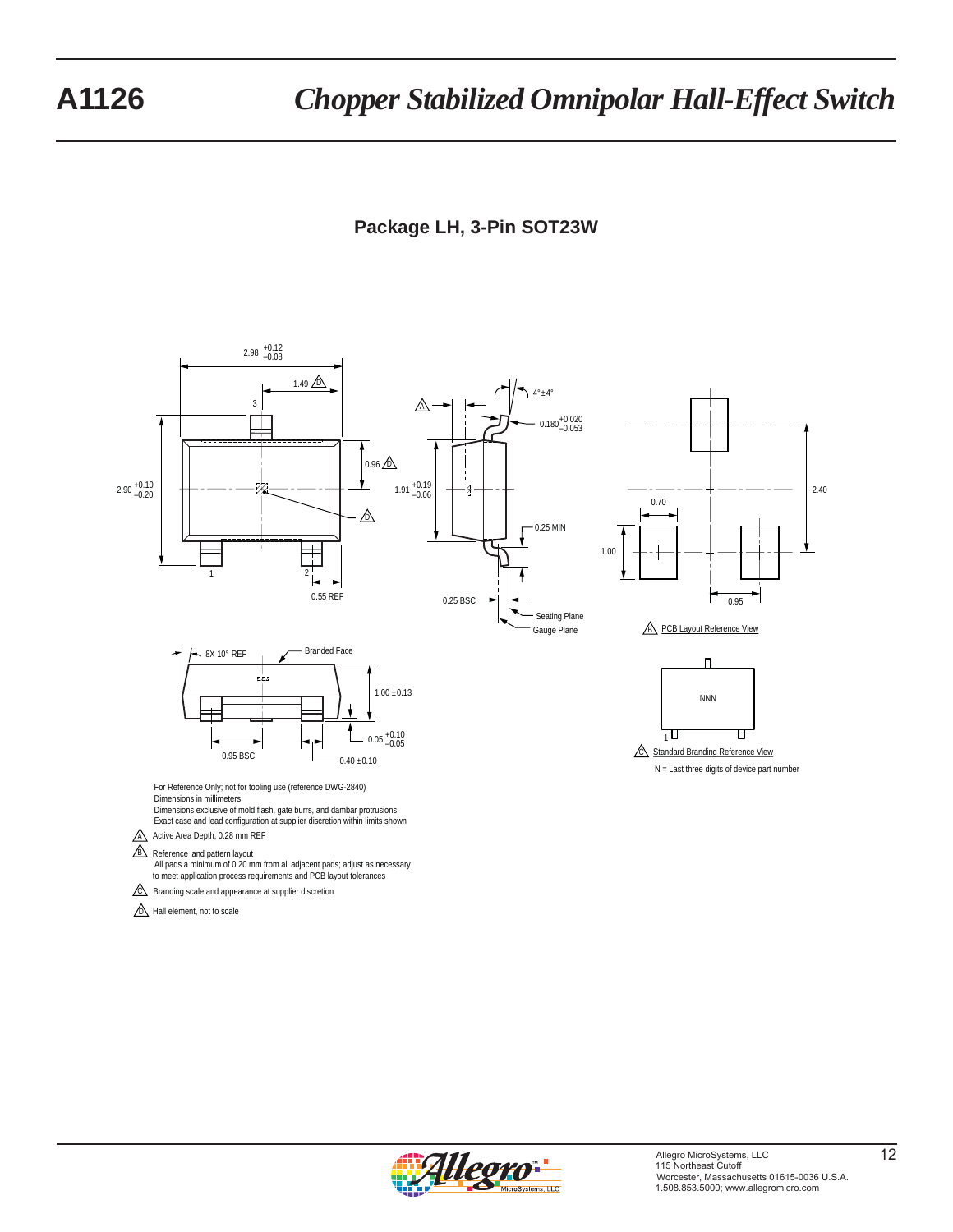